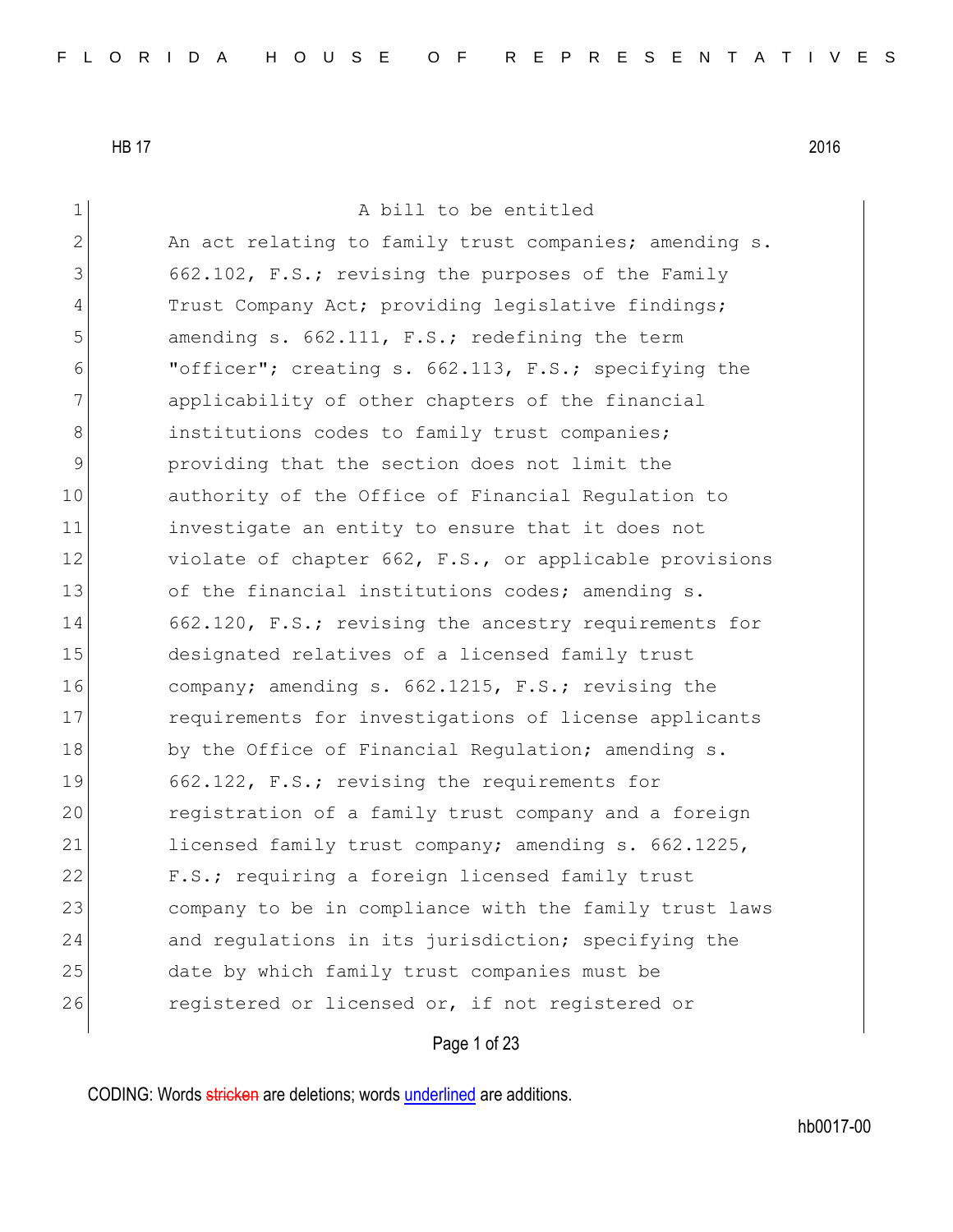27 licensed, cease doing business in this state; amending 28 s. 662.123, F.S.; revising the types of amendments to organizational documents which must have prior approval by the office; amending s. 662.128, F.S.; extending the deadline for the filing of, and revising the requirements for, specified license and 33 registration renewal applications; amending s. 662.132, F.S.; revising the authority of specified family trust companies while acting as fiduciaries to purchase certain bonds and securities; revising the prohibition against the purchase of certain bonds or 38 securities by specified family trust companies; 39 amending s. 662.141, F.S.; revising the purposes for which the office may examine or investigate a family trust company that is not licensed and a foreign 42 licensed family trust company; deleting the requirement that the office examine a family trust company that is not licensed and a foreign licensed 45 family trust company; providing that the office may 46 rely upon specified documentation that identifies the qualifications of beneficiaries as permissible 48 recipients of family trust company services; deleting 49 a provision that authorizes the office to accept an audit by a certified public accountant in lieu of an examination by the office; authorizing the Financial Services Commission to adopt rules establishing

### Page 2 of 23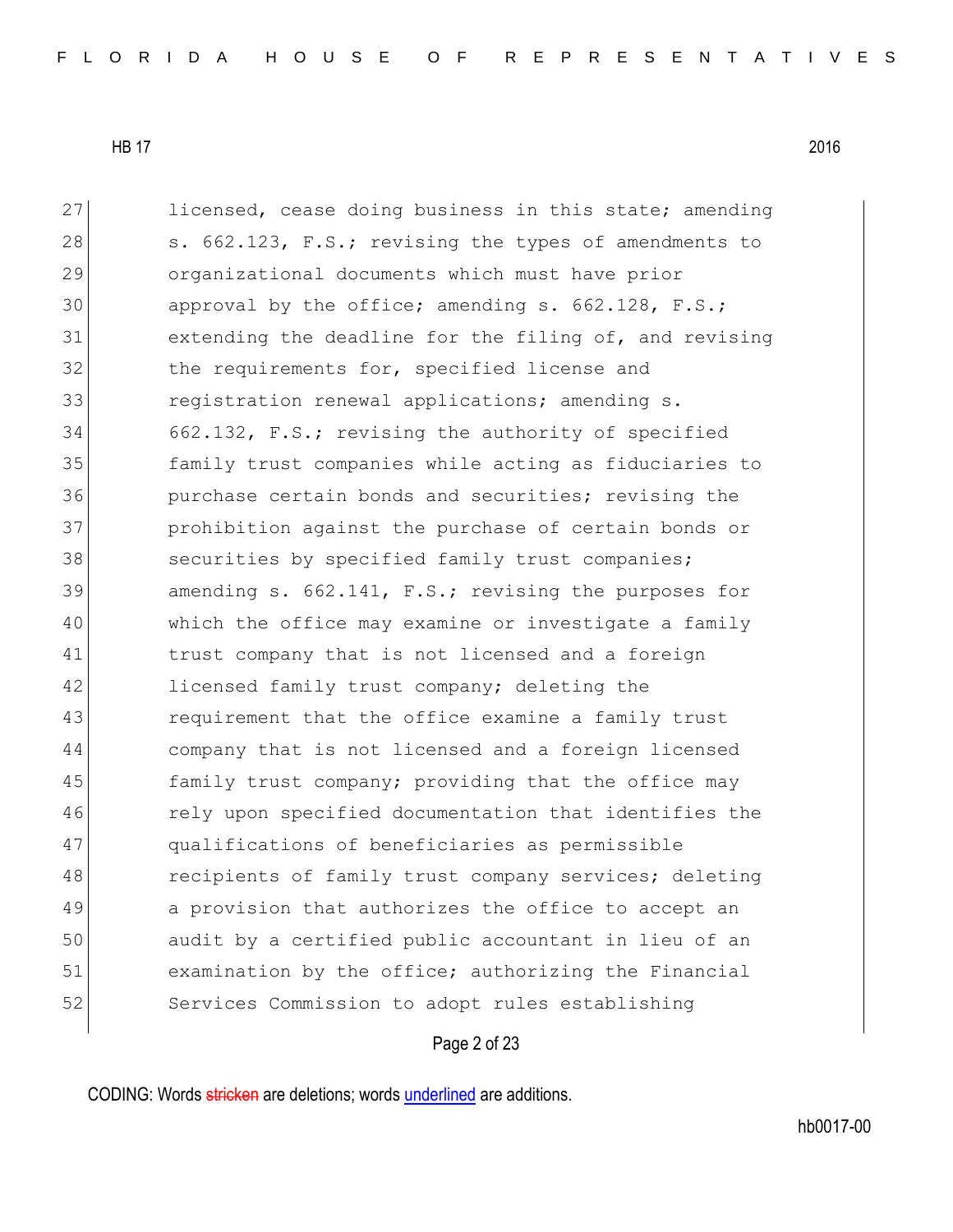53 specified requirements for family trust companies; 54 amending s. 662.142, F.S.; deleting a provision that 55 authorizes the office to immediately revoke the 56 license of a licensed family trust company under 57 certain circumstances; revising the circumstances 58 under which the office may enter an order revoking the 59 license of a licensed family trust company; amending 60  $\vert$  s. 662.143, F.S.; revising the acts that may result in 61 block the entry of a cease and desist order against 62 specified family trust companies and affiliated 63 parties; amending s. 662.144, F.S.; authorizing a 64 family trust company to have its terminated 65 registration or revoked license reinstated under 66 **charge contain circumstances;** revising the timeframe for a 67 **family trust company to wind up its affairs under** 68 certain circumstances; requiring the deposit of 69 certain fees and fines in the Financial Institutions' 70 Requlatory Trust Fund; amending s. 662.145, F.S.; 71 revising the office's authority to suspend a family 72 trust company-affiliated party who is charged with a 73 Specified felony or to restrict or prohibit the 74 participation of such party in certain financial 75 institutions; s. 662.150, F.S.; making a technical 76 change; amending s. 662.151, F.S.; conforming a 77 provision to changes made by the act; providing an 78 effective date.

# Page 3 of 23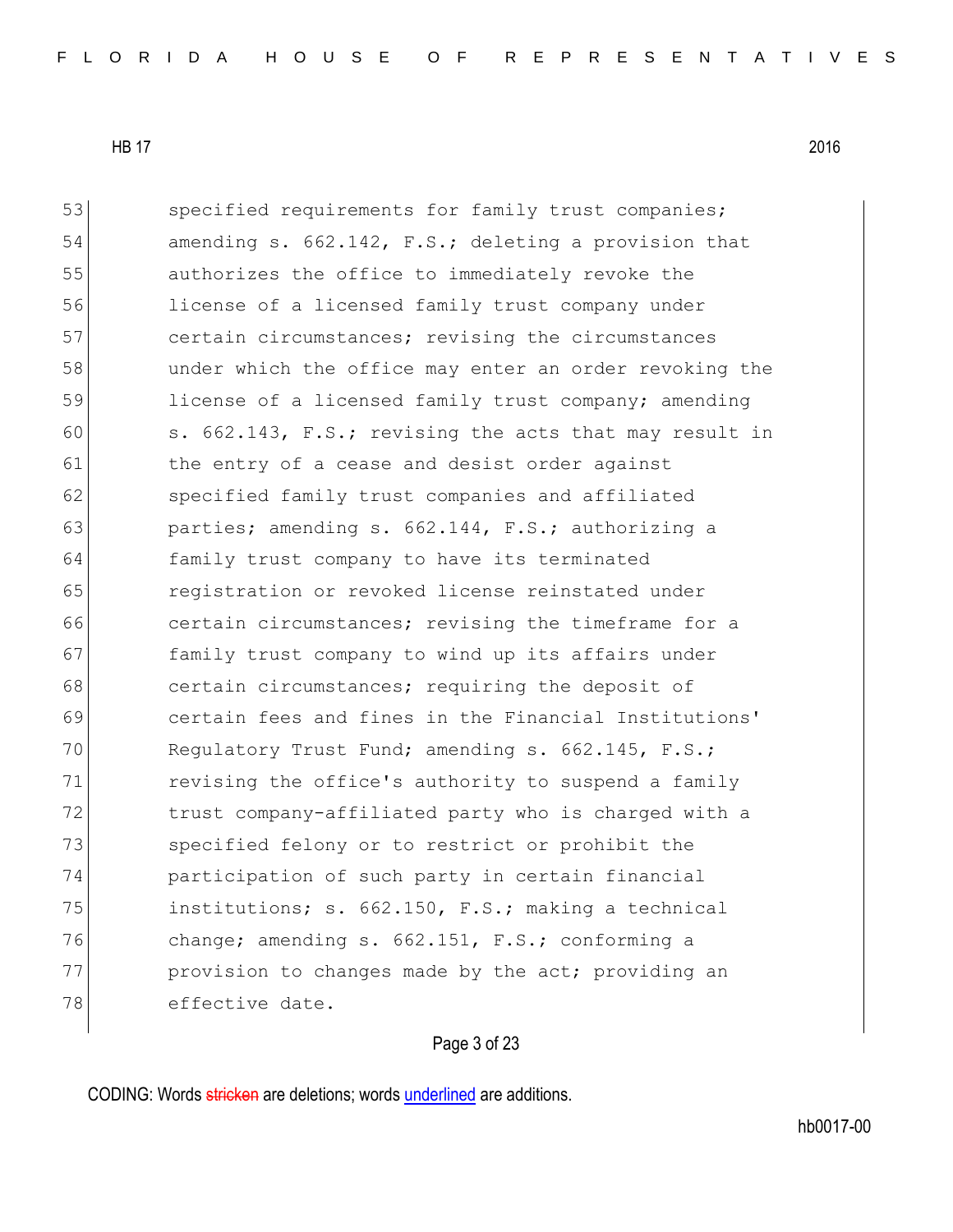Page 4 of 23 79 80 Be It Enacted by the Legislature of the State of Florida: 81 82 Section 1. Section 662.102, Florida Statutes, is amended 83 to read: 84 662.102 Purposes; findings Purpose.—The purposes purpose 85 of the Family Trust Company Act are  $\frac{1}{15}$  to establish requirements 86 for licensing family trust companies, to regulate provide 87 **regulation of those** persons who provide fiduciary services to 88 family members of no more than two families and their related 89 interests as a family trust company, and to establish the degree 90 of regulatory oversight required of the Office of Financial 91 Regulation over such companies. The Unlike trust companies 92  $\pm$  or the under chapter 658, there is no public interest to be 93 served by this chapter is to ensure outside of ensuring that 94 fiduciary activities performed by a family trust company are 95 restricted to family members and their related interests and as 96 otherwise provided for in this chapter. Therefore, the 97 Legislature finds that: 98 (1) A family trust company is <del>companies are</del> not a 99 financial institution institutions within the meaning of the 100 financial institutions codes., and Licensure of such a company 101 these companies pursuant to chapters 658 and 660 is should not 102 be required as it would not promote the purposes of the codes 103 specified <del>as set forth</del> in s. 655.001. 104 (2) A family trust company may elect to be a licensed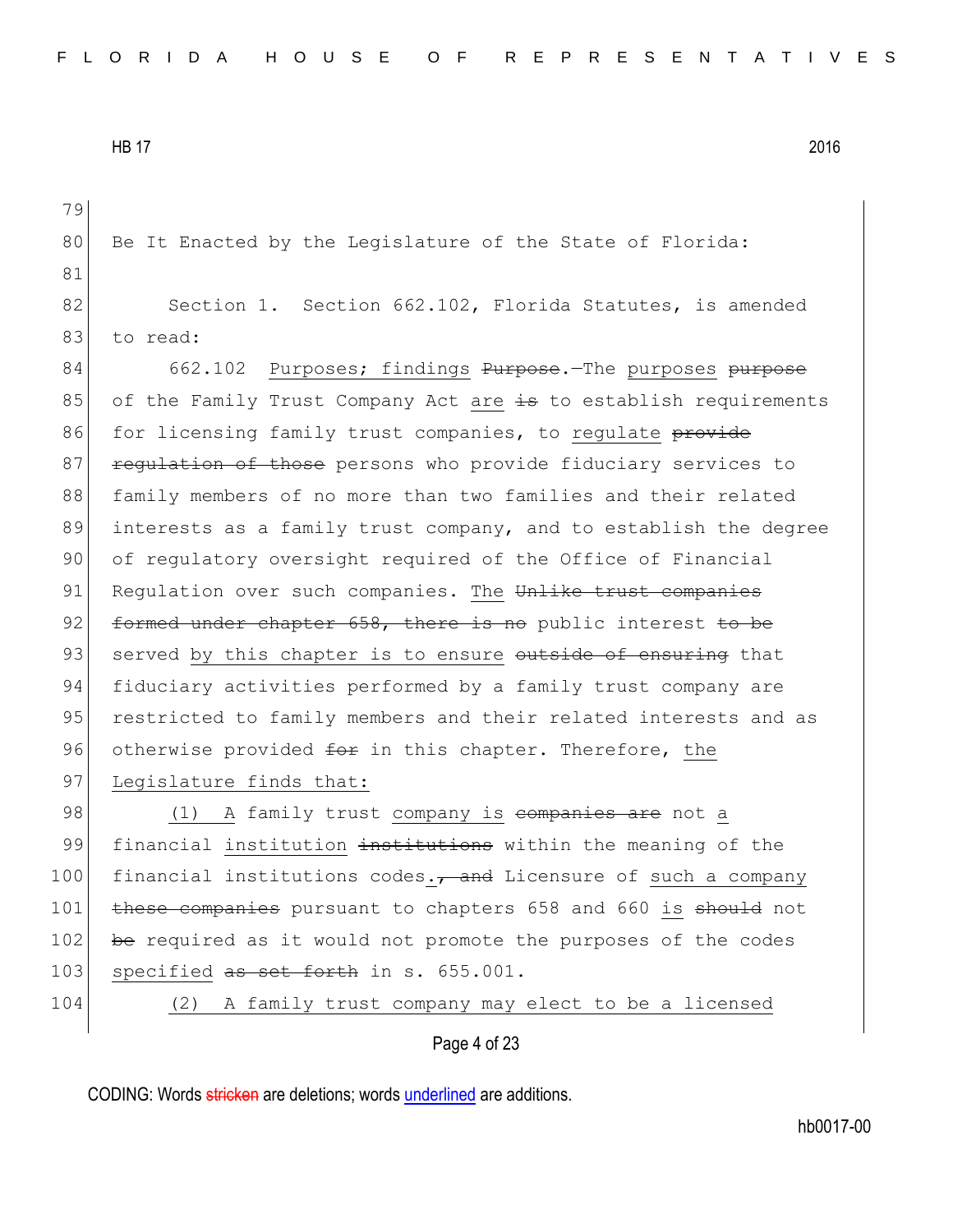Page 5 of 23 105 family trust company under this chapter if the company desires 106 to be subject to the requiatory oversight of the office, as 107 provided in this chapter, notwithstanding that the company 108 restricts its services to family members. 109 (3) With respect to: Consequently, the office 110 (a) A licensed of Financial Regulation is not responsible 111 for regulating family trust company, the office is responsible 112 for regulating, supervising, and examining the company as 113 provided under this chapter. 114 (b) A family trust company that does not elect to be 115 licensed and a foreign licensed family trust company, companies 116 to ensure their safety and soundness, and the responsibility of 117 the office's role  $\sigma$  office is limited to ensuring that fiduciary 118 services provided by the company such companies are restricted 119 to family members and authorized related interests and not to 120 the general public. The office is not responsible for examining 121 a family trust company or a foreign licensed family trust 122 company regarding the safety or soundness of its operations. 123 Section 2. Subsection (19) of section 662.111, Florida 124 Statutes, is amended to read: 125 662.111 Definitions.—As used in this chapter, the term: 126 (19) "Officer" of a family trust company means an 127 individual, regardless of whether the individual has an official 128 title or receives a salary or other compensation, who may 129 participate in the major policymaking functions of a family 130 trust company, other than as a director. The term does not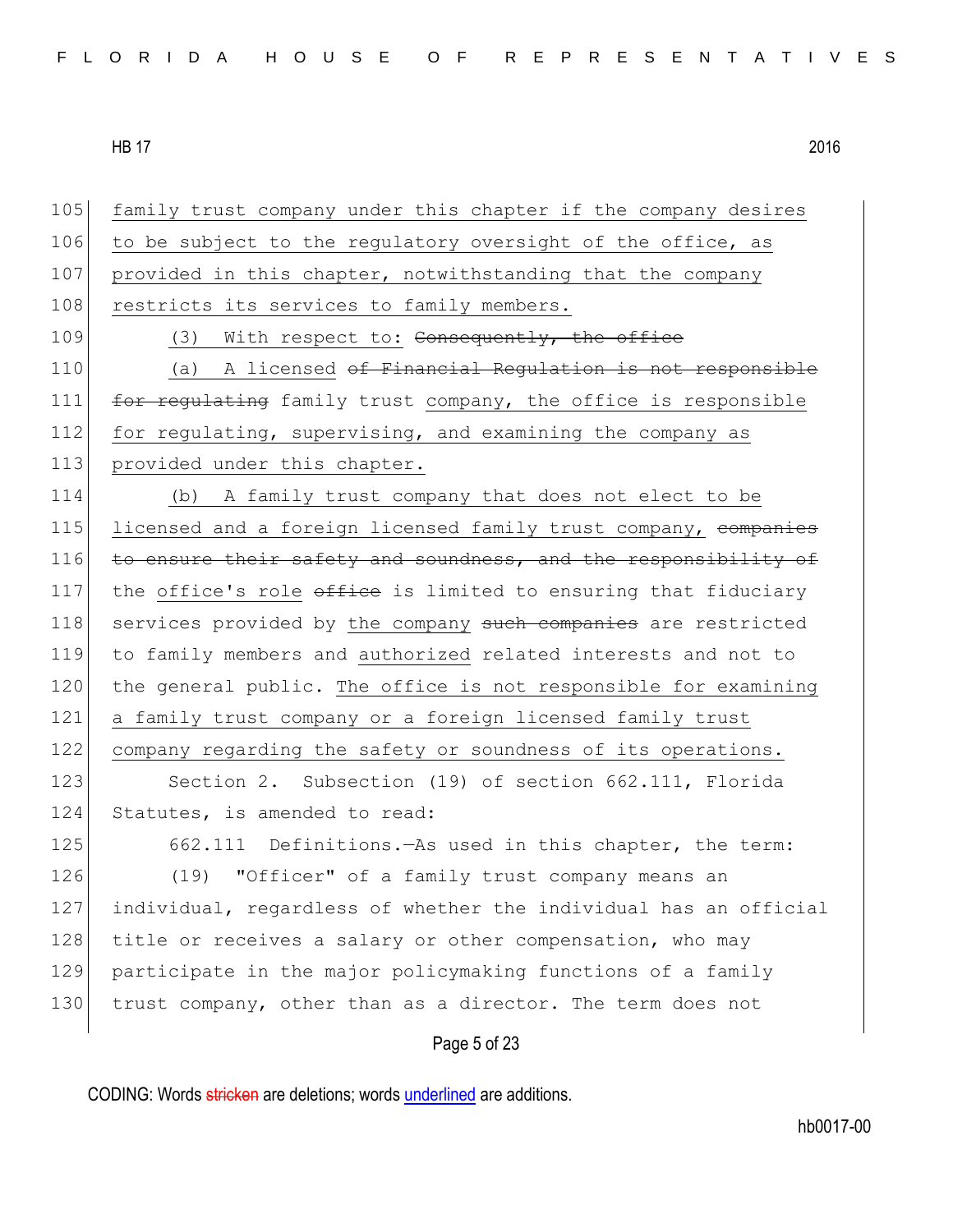131 include an individual who may have an official title and 132 exercise discretion in the performance of duties and functions, 133 but who does not participate in determining the major policies 134 of the family trust company and whose decisions are limited by 135 policy standards established by other officers, regardless of 136 whether the policy standards have been adopted by the board of 137 directors. The chair of the board of directors, the president, 138 the chief officer, the chief financial officer, the senior trust 139 officer, and all executive vice presidents of a family trust 140 company, and all managers if organized as a limited liability 141 company, are presumed to be executive officers unless such 142 officer is excluded, by resolution of the board of directors or 143 members or by the bylaws or operating agreement of the family 144 trust company, other than in the capacity of a director, from 145 participating in major policymaking functions of the family 146 trust company, and such excluded officer does not actually 147 participate therein. 148 Section 3. Section 662.113, Florida Statutes, is created 149 to read: 150 662.113 Applicability of other chapters of the financial 151 institutions codes.—If a family trust company, licensed family 152 trust company, or foreign licensed family trust company limits 153 its activities to the activities authorized under this chapter, 154 the provisions of other chapters of the financial institutions 155 codes do not apply to the trust company unless otherwise 156 expressly provided in this chapter. This section does not limit

Page 6 of 23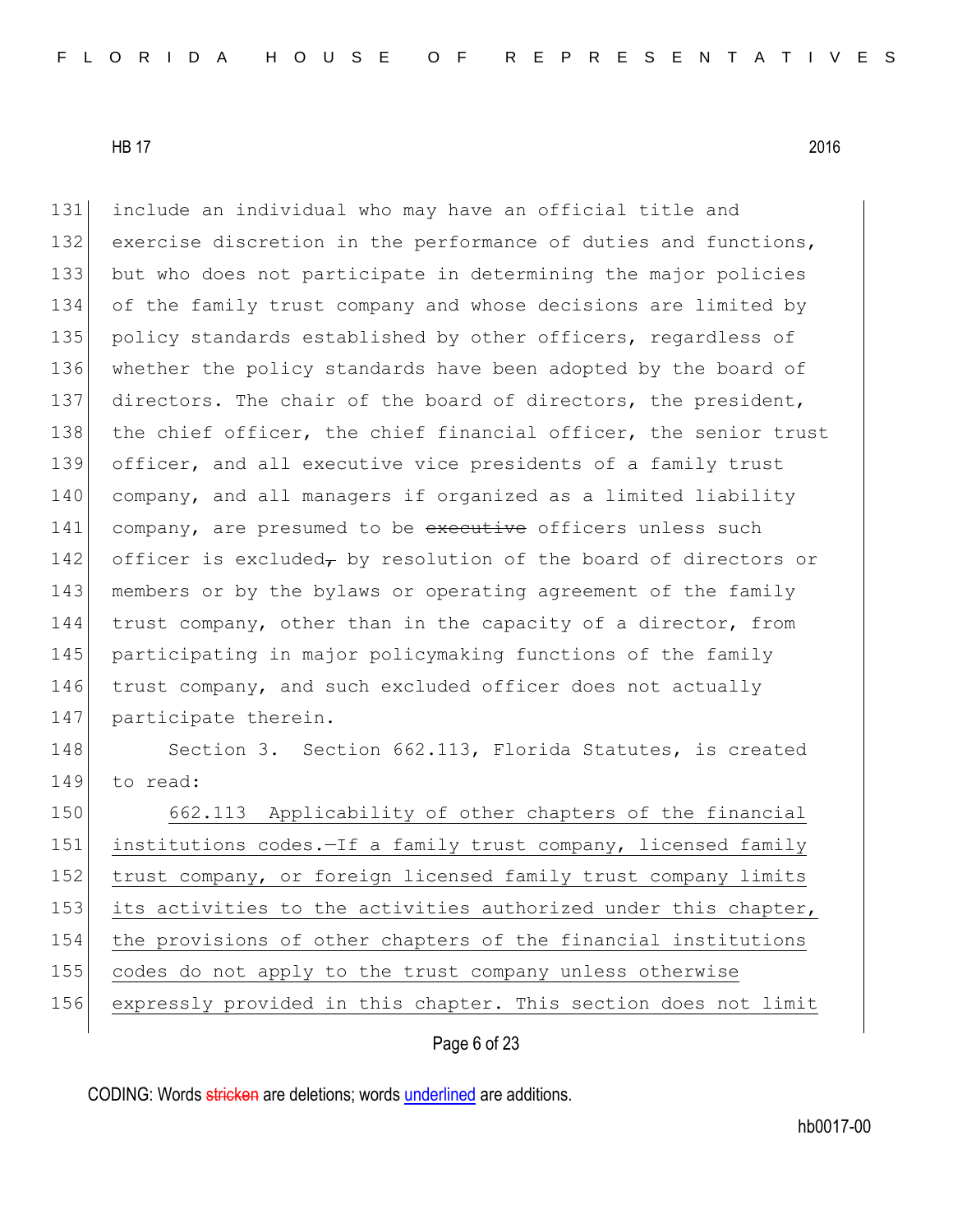| 157 | the office's authority to investigate an entity to ensure that   |
|-----|------------------------------------------------------------------|
| 158 | it does not violate this chapter or applicable provisions of the |
| 159 | financial institutions codes.                                    |
| 160 | Section 4. Subsection (2) of section 662.120, Florida            |
| 161 | Statutes, is amended to read:                                    |
| 162 | 662.120 Maximum number of designated relatives.-                 |
| 163 | (2) A licensed family trust company may not have up to           |
| 164 | more than two designated relatives., and The designated          |
| 165 | relatives may not have a common ancestor within three five       |
| 166 | generations.                                                     |
| 167 | Section 5. Paragraph (e) is added to subsection (2) of           |
| 168 | section 662.1215, Florida Statutes, to read:                     |
| 169 | 662.1215 Investigation of license applicants.-                   |
| 170 | Upon filing an application for a license to operate as<br>(2)    |
| 171 | a licensed family trust company, the office shall conduct an     |
| 172 | investigation to confirm:                                        |
| 173 | That the management structure of the proposed company<br>(e)     |
| 174 | complies with s. 662.125.                                        |
| 175 | Section 6. Paragraph (b) of subsection (1) and paragraphs        |
| 176 | (a) and (c) of subsection (2) of section 662.122, Florida        |
| 177 | Statutes, are amended to read:                                   |
| 178 | 662.122 Registration of a family trust company or a              |
| 179 | foreign licensed family trust company.-                          |
| 180 | A family trust company that is not applying under s.<br>(1)      |
| 181 | 662.121 to become a licensed family trust company must register  |
| 182 | with the office before beginning operations in this state. The   |
|     | Page 7 of 23                                                     |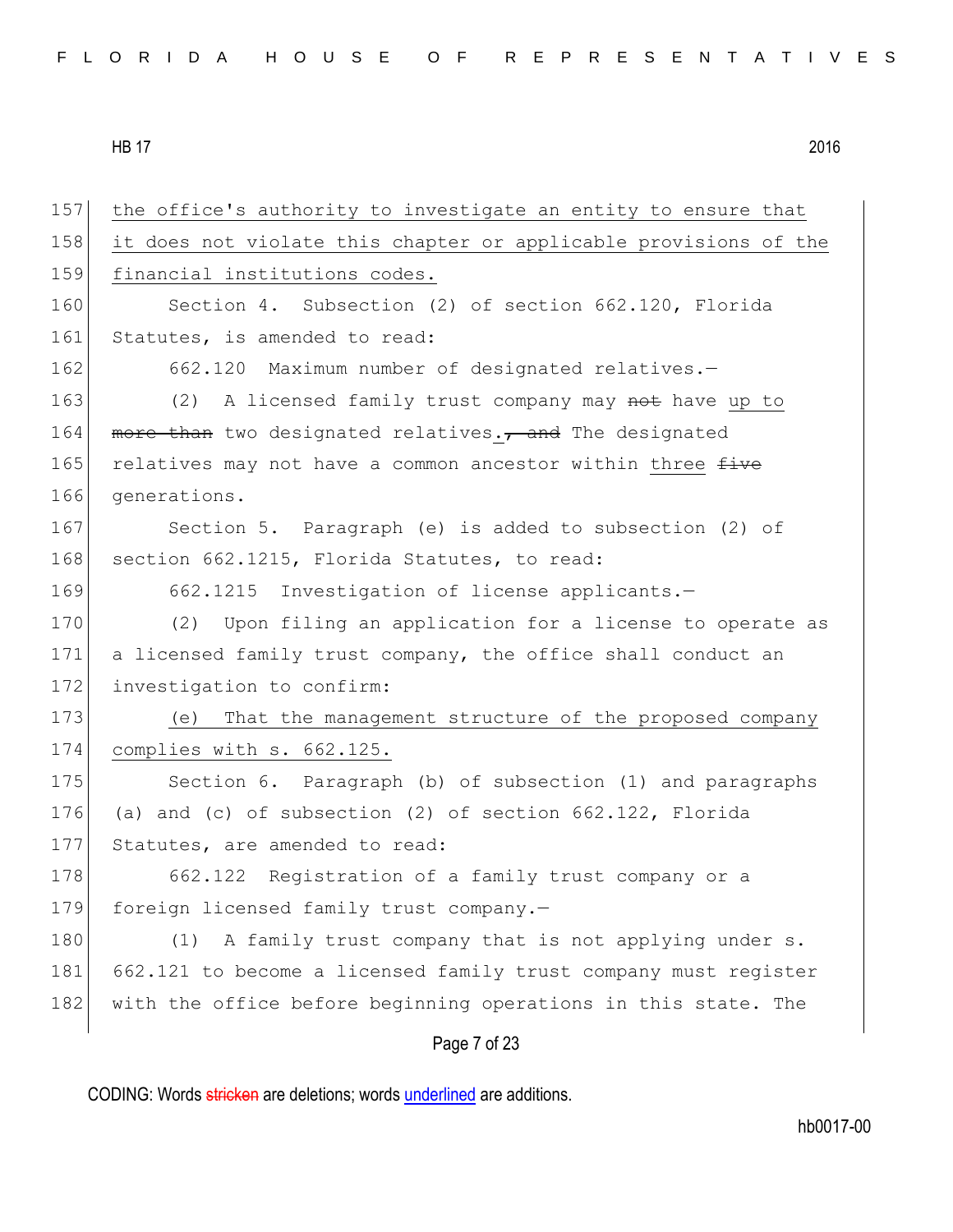183 registration application must:

184 (b) State that the family trust company is a family trust 185 company as defined under this chapter and that its operations 186 will comply with ss. 662.1225, 662.123(1), 662.124, 662.125, 187 662.127, 662.131, and 662.134.

188 (2) A foreign licensed family trust company must register 189 with the office before beginning operations in this state.

190 (a) The registration application must state that its 191 operations will comply with ss. 662.1225, 662.125, 662.127, 192 662.131, and 662.134 and that it is currently in compliance with 193 the family trust company laws and regulations of its principal 194 jurisdiction.

195 (c) The registration must include a certified copy of a 196 certificate of good standing, or an equivalent document, 197 authenticated by the official having custody of records in the 198 jurisdiction where the foreign licensed family trust company is 199 organized, along with satisfactory proof, as determined by the 200 office, that the company is organized in a manner similar to a 201 family trust company as defined under this chapter and is in 202 compliance with the family trust company laws and regulations of 203 its principal jurisdiction.

204 Section 7. Subsection (2) of section 662.1225, Florida 205 Statutes, is amended, and subsection  $(3)$  is added to that 206 section, to read:

207 662.1225 Requirements for a family trust company, licensed 208 family trust company, or foreign licensed family trust company.-

Page 8 of 23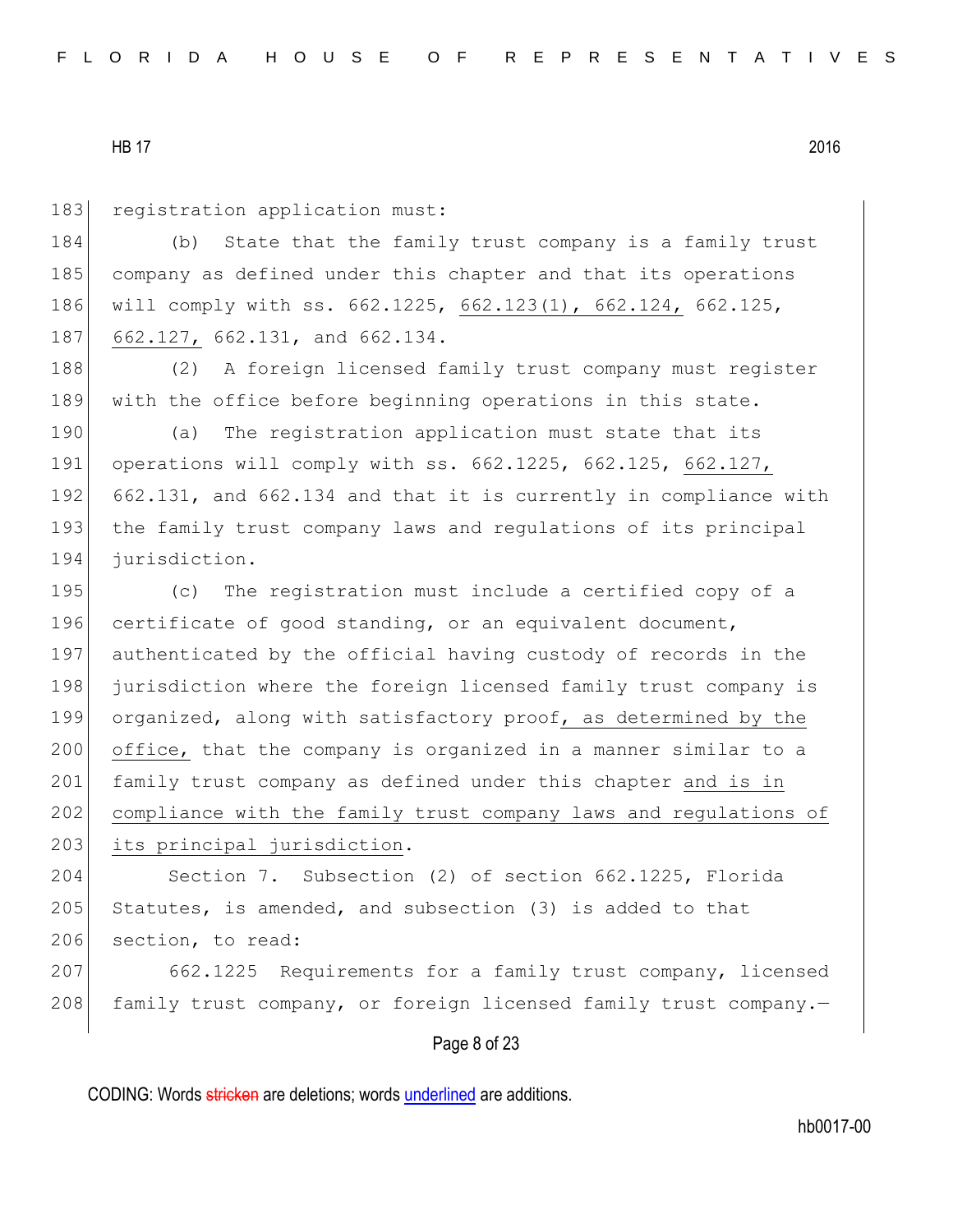209  $(2)$  In order to operate in this state, a foreign licensed 210 family trust company must be in good standing in its principal 211 jurisdiction, must be in compliance with the family trust 212 company laws and regulations of its principal jurisdiction, and 213 must maintain: 214 (a) An office physically located in this state where 215 original or true copies of all records and accounts of the 216 foreign licensed family trust company pertaining to its 217 operations in this state may be accessed and made readily 218 available for examination by the office in accordance with this 219 chapter. 220 (b) A registered agent who has an office in this state at 221 the street address of the registered agent. 222 (c) All applicable state and local business licenses, 223 charters, and permits. 224 (d) A deposit account with a state-chartered or national 225 financial institution that has a principal or branch office in 226 this state. 227 (3) A company in operation as of October 1, 2016, which 228 meets the definition of a family trust company, must, on or 229 before December 30, 2016, apply for licensure as a licensed 230 family trust company, register as a family trust company or 231 foreign licensed family trust company, or cease doing business 232 in this state. 233 Section 8. Subsection (2) of section 662.123, Florida 234 Statutes, is amended to read:

Page 9 of 23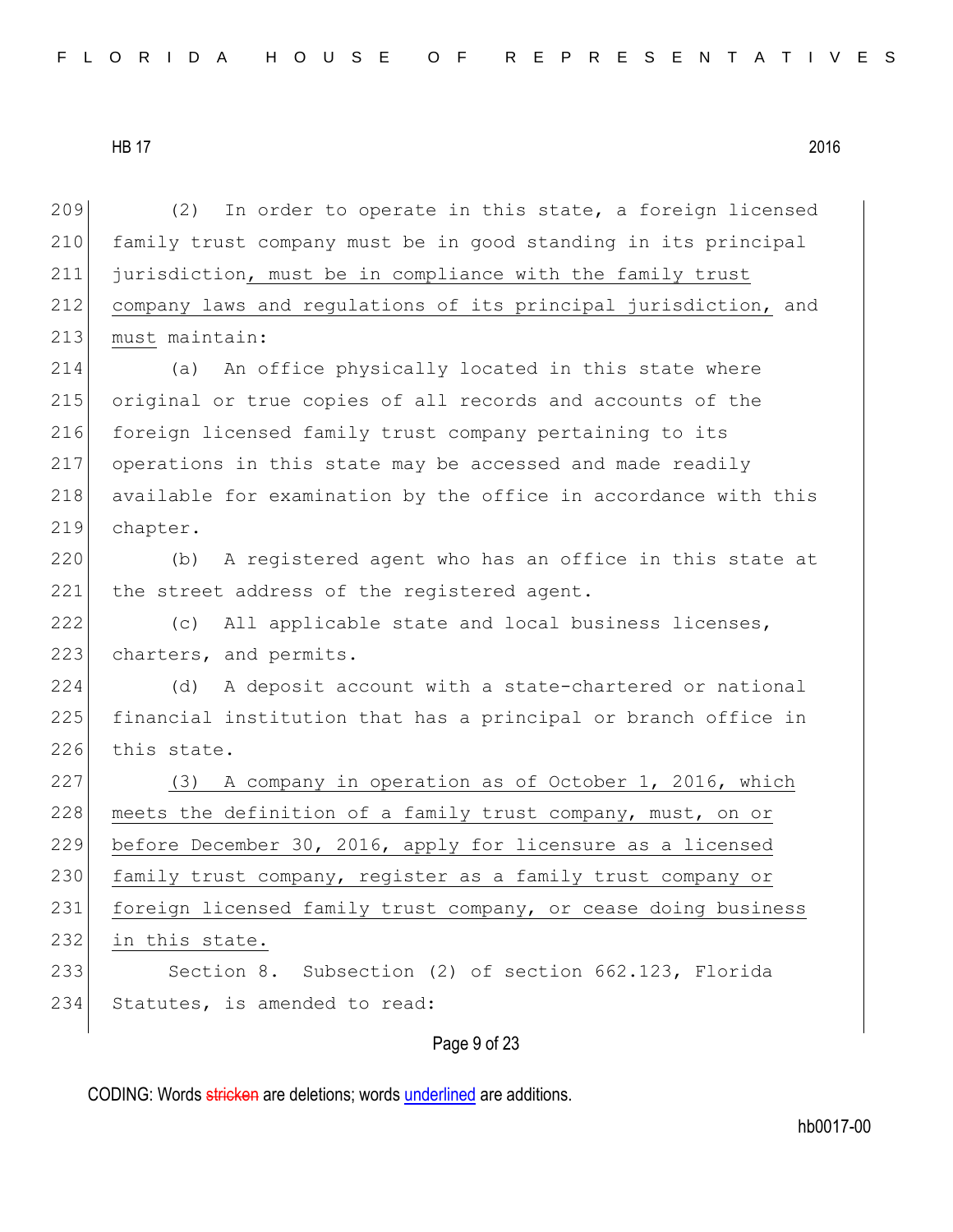235 662.123 Organizational documents; use of term "family 236 trust" in name.— 237 (2) A proposed amendment to the articles of incorporation, 238 articles of organization, certificate of formation, or 239 certificate of organization, bylaws, or articles of organization 240 of a <del>limited liability company,</del> family trust company, or 241 licensed family trust company must be submitted to the office 242 for review at least 30 days before it is filed or effective. An 243 amendment is not considered filed or effective if the office 244 issues a notice of disapproval with respect to the proposed 245 amendment. 246 Section 9. Subsections (1) through (4) of section 662.128, 247 Florida Statutes, are amended to read: 248 662.128 Annual renewal.-249  $(1)$  Within 45 <del>30</del> days after the end of each calendar year, 250 a family trust company companies, licensed family trust company 251 companies, or and foreign licensed family trust company 252 companies shall file its their annual renewal application with  $253$  the office. 254 (2) The license renewal application filed by a licensed 255 family trust company must include a verified statement by an 256 authorized representative of the trust company that: 257 (a) The licensed family trust company operated in full 258 compliance with this chapter, chapter 896, or similar state or 259 federal law, or any related rule or regulation. The application 260 must include proof acceptable to the office that the company is

# Page 10 of 23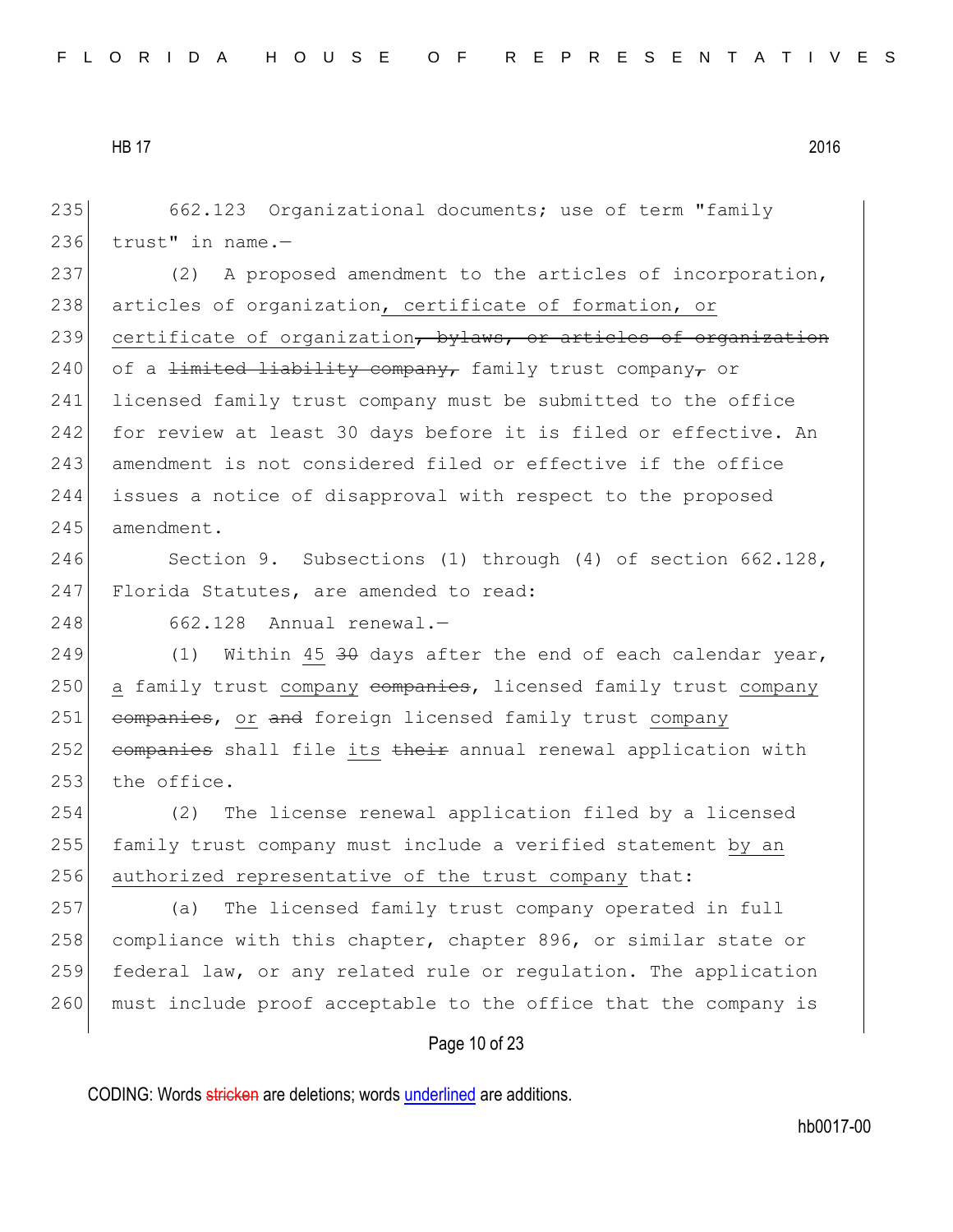261 a family trust company as defined under this chapter.

262 (b) Describes any material changes to its operations, 263 principal place of business, directors, officers, managers, 264 members acting in a managerial capacity, and designated 265 relatives since the end of the preceding calendar year.

266 (3) The registration renewal application filed by a family 267 trust company must include:

268 (a) A verified statement by an authorized representative 269 officer of the trust company that it is a family trust company 270 as defined under this chapter and that its operations are in 271 compliance with ss. 662.1225, 662.123(1), 662.124, 662.125, 272 662.127, 662.131, and 662.134,  $\div$  chapter 896,  $\div$  or similar state 273 or federal law<sub>r</sub> or  $\frac{a}{b}$  related rule or requistion.

274 (b)  $\tau$  and include The name of the company's its designated 275 relative or relatives, if applicable, and the street address for 276 its principal place of business.

277 (4) The registration renewal application filed by a 278 foreign licensed family trust company must include a verified 279 statement by an authorized representative of the trust company 280 that its operations are in compliance with ss. 662.1225, 281  $662.125$ ,  $662.131$ , and  $662.134$  and in compliance with the family 282 trust company laws and regulations of its principal 283 jurisdiction. It must also provide:

284 (a) The current telephone number and street address of the 285 physical location of its principal place of business in its 286 principal jurisdiction.

# Page 11 of 23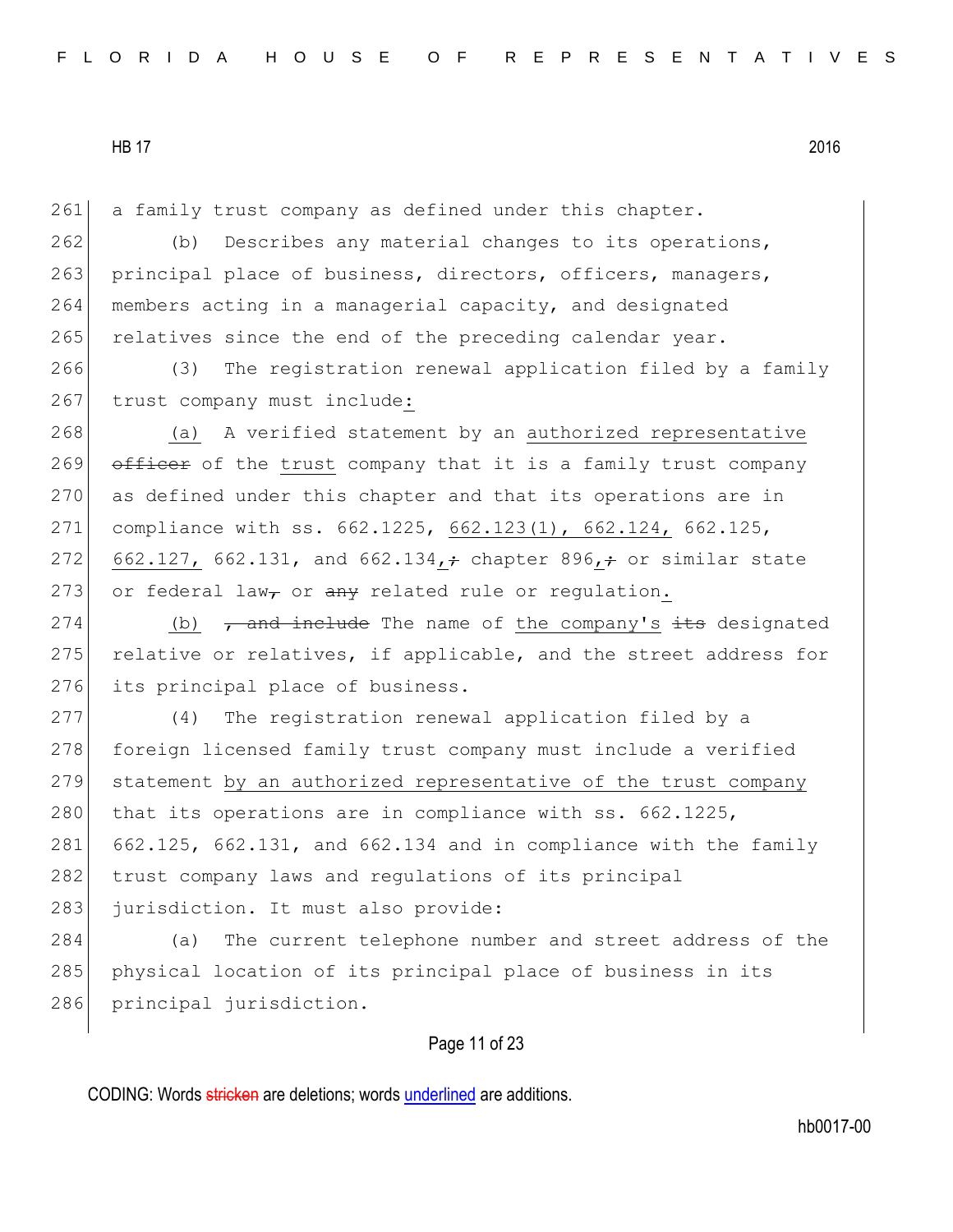Page 12 of 23 287 (b) The current telephone number and street address of the 288 physical location in this state of its principal place of 289 operations where its books and records pertaining to its 290 operations in this state are maintained. 291 (c) The current telephone number and address of the 292 physical location of any other offices located in this state. 293 (d) The name and current street address in this state of 294 its registered agent. 295 (e) Documentation satisfactory to the office that the 296 foreign licensed family trust company is in compliance with the 297 family trust company laws and regulations of its principal 298 jurisdiction. 299 Section 10. Subsections (4) and (7) of section 662.132, 300 Florida Statutes, are amended to read: 301 662.132 Investments.— 302 (4) Notwithstanding any other law, a family trust company 303 or licensed family trust company may, while acting as a 304 fiduciary, purchase directly from underwriters or broker-dealers 305 distributors or in the secondary market: 306 (a) Bonds or other securities underwritten or brokered 307 distributed by: 308 1. The family trust company or licensed family trust 309 company; 310 2. A family affiliate; or 311 3. A syndicate, including the family trust company, 312 licensed family trust company, or family affiliate.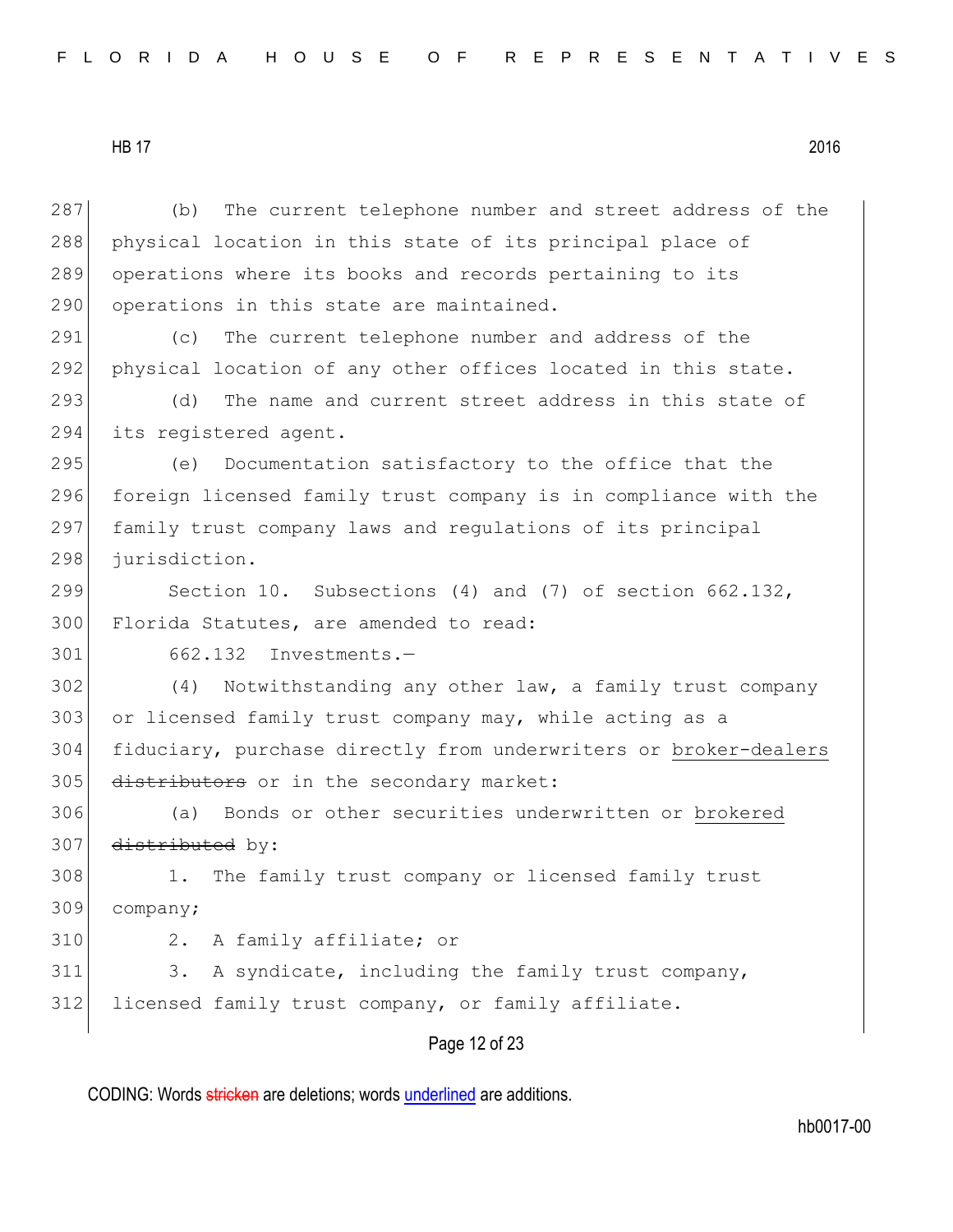| 313 | (b)<br>Securities of an investment company, including a         |
|-----|-----------------------------------------------------------------|
| 314 | mutual fund, closed-end fund, or unit investment trust, as      |
| 315 | defined under the federal Investment Company Act of 1940, for   |
| 316 | which the family trust company or licensed family trust company |
| 317 | acts as an advisor, custodian, distributor, manager, registrar, |
| 318 | shareholder servicing agent, sponsor, or transfer agent.        |
| 319 | Notwithstanding subsections $(1) - (6)$ , a family trust<br>(7) |
| 320 | company or licensed family trust company may not, while acting  |
| 321 | as a fiduciary, purchase a bond or security issued by the       |
| 322 | company or its parent, or a subsidiary company an affiliate     |
| 323 | thereof or its parent, unless:                                  |
| 324 | The family trust company or licensed family trust<br>(a)        |
| 325 | company is expressly authorized to do so by:                    |
| 326 | The terms of the instrument creating the trust;<br>1.           |
| 327 | 2.<br>A court order;                                            |
| 328 | The written consent of the settlor of the trust for<br>3.       |
| 329 | which the family trust company or licensed family trust company |
| 330 | is serving as trustee; or                                       |
| 331 | The written consent of every adult qualified<br>4.              |
| 332 | beneficiary of the trust who, at the time of such purchase, is  |
| 333 | entitled to receive income under the trust or who would be      |
| 334 | entitled to receive a distribution of principal if the trust    |
| 335 | were terminated; and                                            |
| 336 | The purchase of the security is at a fair price and<br>(b)      |
| 337 | complies with:                                                  |
| 338 | The prudent investor rule in s. 518.11 $\tau$ or other<br>1.    |
|     | Page 13 of 23                                                   |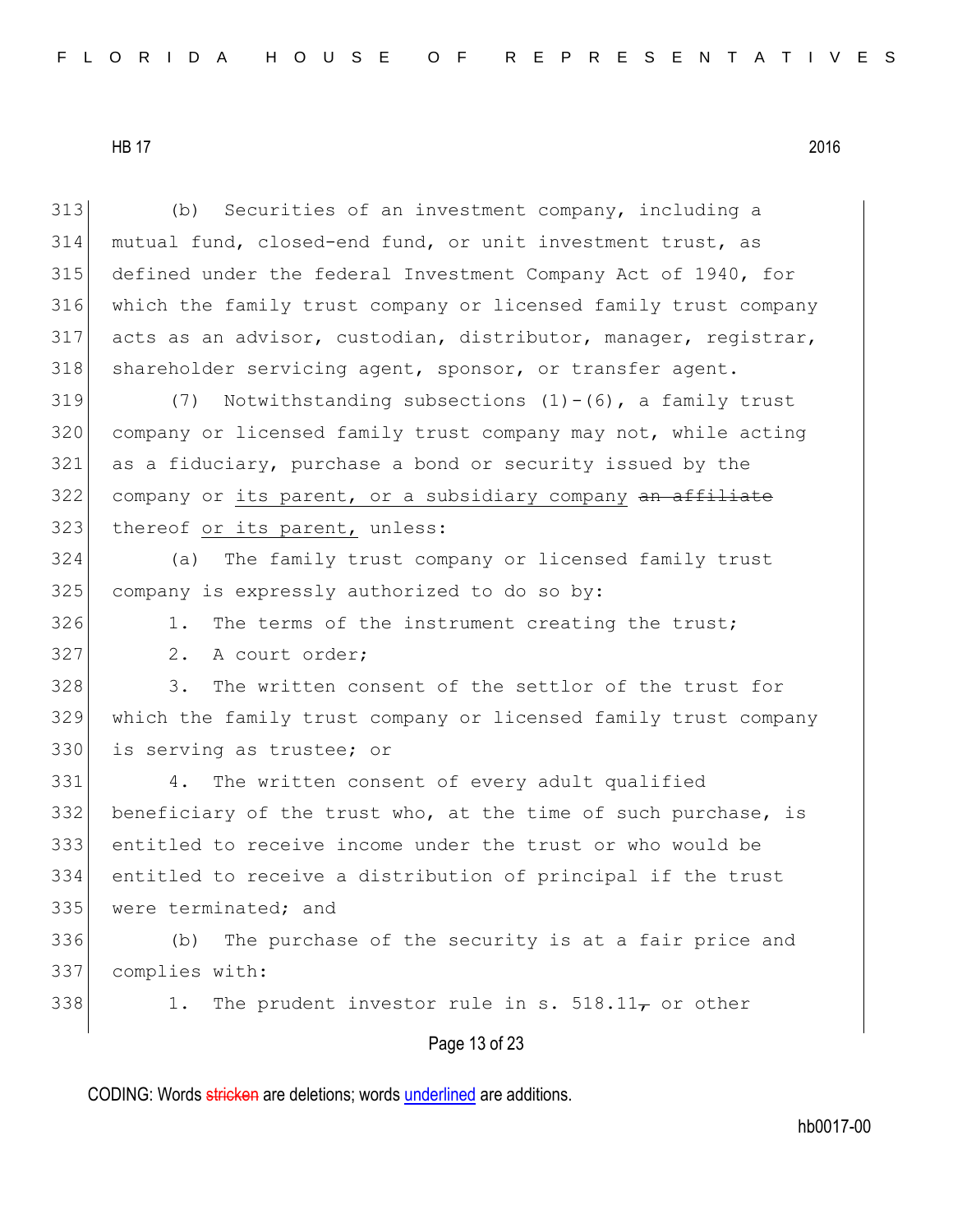339 prudent investor or similar rule under other applicable law, 340 unless such compliance is waived in accordance with s. 518.11 or 341 other applicable law.

342 2. The terms of the instrument, judgment, decree, or order 343 establishing the fiduciary relationship.

344 Section 11. Section 662.141, Florida Statutes, is amended 345 to read:

346 662.141 Examination, investigations, and fees.—The office 347 may conduct an examination or investigation of a family trust 348 company, licensed family trust company, or foreign licensed 349 **family trust company** at any time it deems necessary to determine 350 whether the  $a$  family trust company, licensed family trust 351 company, foreign licensed family trust company, or licensed 352 family trust company-affiliated party thereof person has 353 violated or is about to violate any provision of this chapter, 354 or rules adopted by the commission pursuant to this chapter, or 355 any applicable provision of the financial institution codes, or 356 any rule rules adopted by the commission pursuant to this  $357$  chapter or the such codes. The office may conduct an examination 358 or investigation of a family trust company or foreign licensed 359 family trust company at any time it deems necessary to determine 360 whether the family trust company or foreign licensed family 361 trust company has engaged in any act prohibited under s. 662.131 362 or s. 662.134 and, if a family trust company or a foreign 363 licensed family trust company has engaged in such act, to 364 determine whether any applicable provision of the financial

Page 14 of 23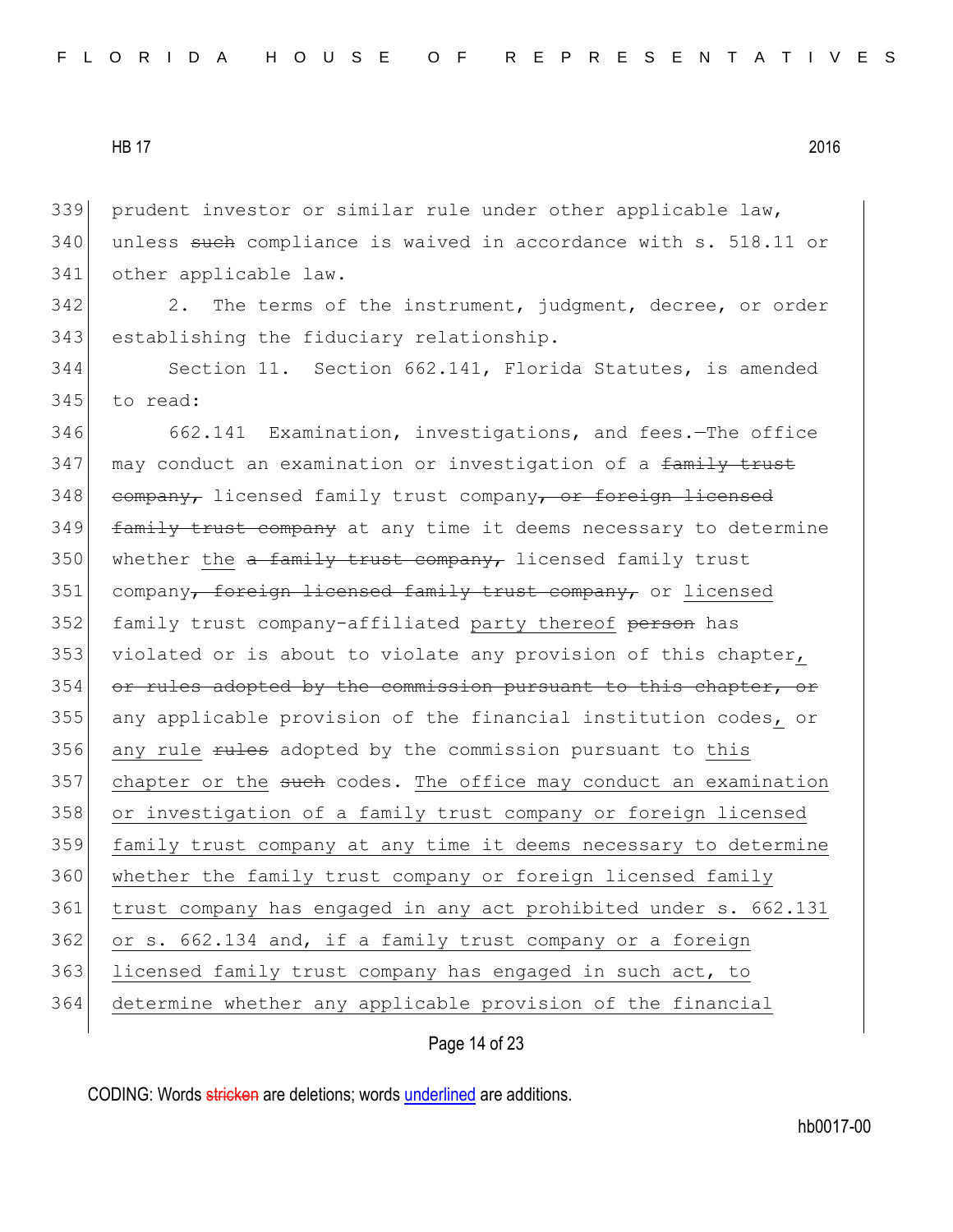| 365 | institution codes has been violated.                                  |
|-----|-----------------------------------------------------------------------|
| 366 | The office may rely upon a certificate of trust, trust<br>(1)         |
| 367 | summary, or written statement from the trust company which            |
| 368 | identifies the qualified beneficiaries of any trust or estate         |
| 369 | for which a family trust company, licensed family trust company,      |
| 370 | or foreign licensed family trust company serves as a fiduciary        |
| 371 | and the qualifications of such beneficiaries as permissible           |
| 372 | recipients of company services.                                       |
| 373 | The office shall conduct an examination of a licensed<br>(2)          |
| 374 | family trust company, family trust company, or foreign licensed       |
| 375 | family trust company at least once every 36 18 months.                |
| 376 | (2) In lieu of an examination by the office, the office               |
| 377 | may accept an audit of a family trust company, licensed family        |
| 378 | trust company, or forcign licensed family trust company by a          |
| 379 | certified public accountant licensed to practice in this state        |
| 380 | who is independent of the company, or other person or entity          |
| 381 | acceptable to the office. If the office accepts an audit              |
| 382 | pursuant to this subsection, the office shall conduct the next        |
| 383 | required examination.                                                 |
| 384 | (3) The office shall examine the books and records of a               |
| 385 | family trust company or licensed family trust company as              |
| 386 | necessary to determine whether it is a family trust company or        |
| 387 | licensed family trust company as defined in this chapter- and is      |
| 388 | operating in compliance with this chapter 55. 662.1225, 662.125,      |
| 389 | $662.126$ , $662.131$ , and $662.134$ , as applicable. The office may |
| 390 | rely upon a certificate of trust, trust summary, or written           |
|     | Page 15 of 23                                                         |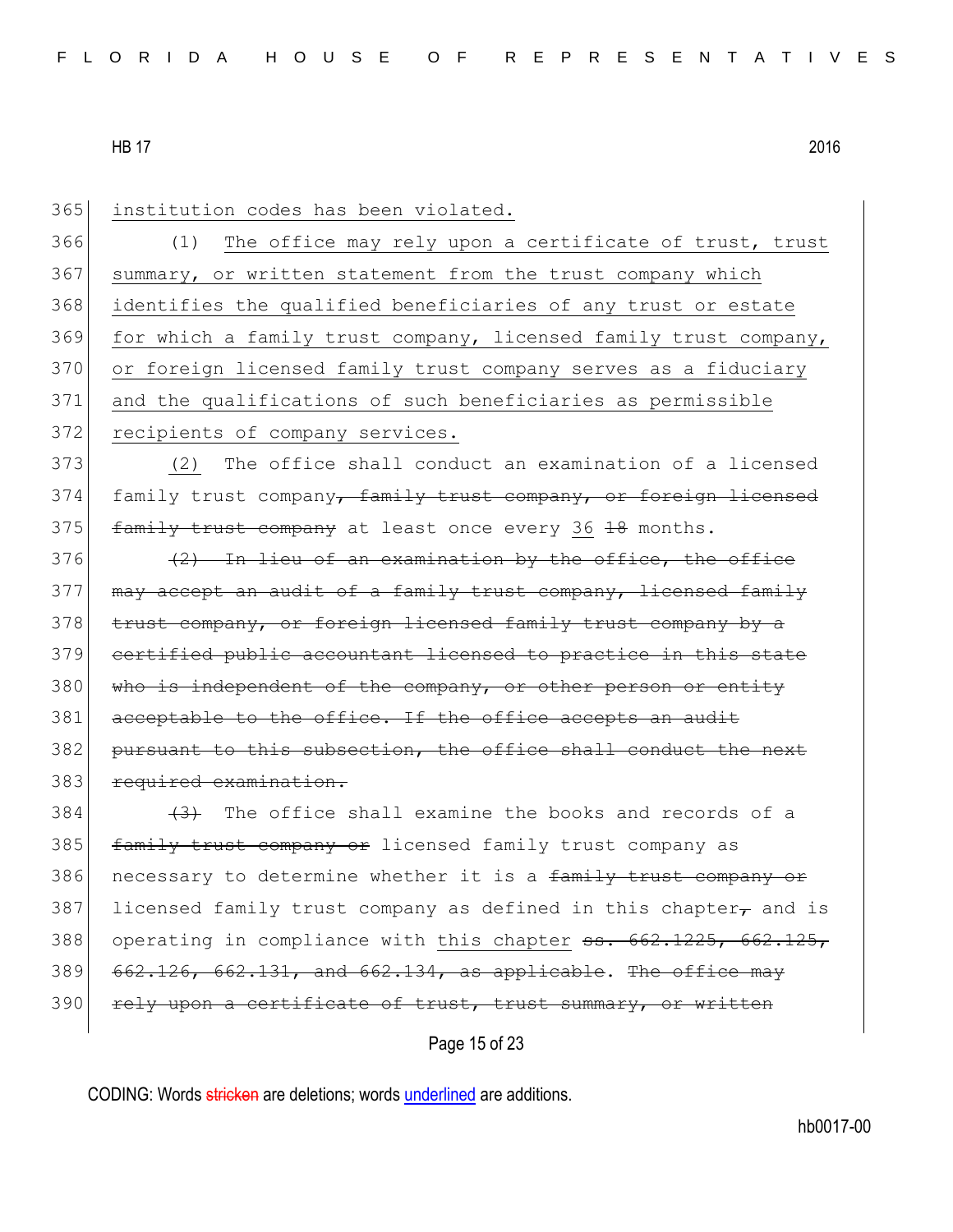391 statement from the trust company identifying the qualified 392 beneficiaries of any trust or estate for which the family trust 393 company serves as a fiduciary and the qualification of the 394 qualified beneficiaries as permissible recipients of company 395 services. The commission may establish by rule the records to be 396 maintained or requirements necessary to demonstrate conformity 397 with this chapter as a family trust company or licensed family 398 trust company.

399  $(3)$   $(4)$  The office shall examine the books and records of a 400 foreign licensed family trust company as necessary to determine 401 if it is a foreign licensed trust company as defined in this 402 chapter and is in compliance with ss. 662.1225, 662.125, 403 662.130(2), 662.131, and 662.134. In connection with an 404 examination of the books and records of the company, the office 405 may rely upon the most recent examination report or review or 406 certification letters or similar documentation issued by the 407 regulatory agency to which the foreign licensed family trust 408 company is subject to supervision. The commission may establish 409 by rule the records to be maintained or requirements necessary 410 to demonstrate conformity with this chapter as a foreign 411 <del>licensed family trust company.</del> The office's examination of the 412 books and records of a foreign licensed family trust company is, 413 to the extent practicable, limited to books and records of the 414 operations in this state.

415  $(4)$   $(5)$  For each examination of the books and records of a 416 family trust company, licensed family trust company, or foreign

# Page 16 of 23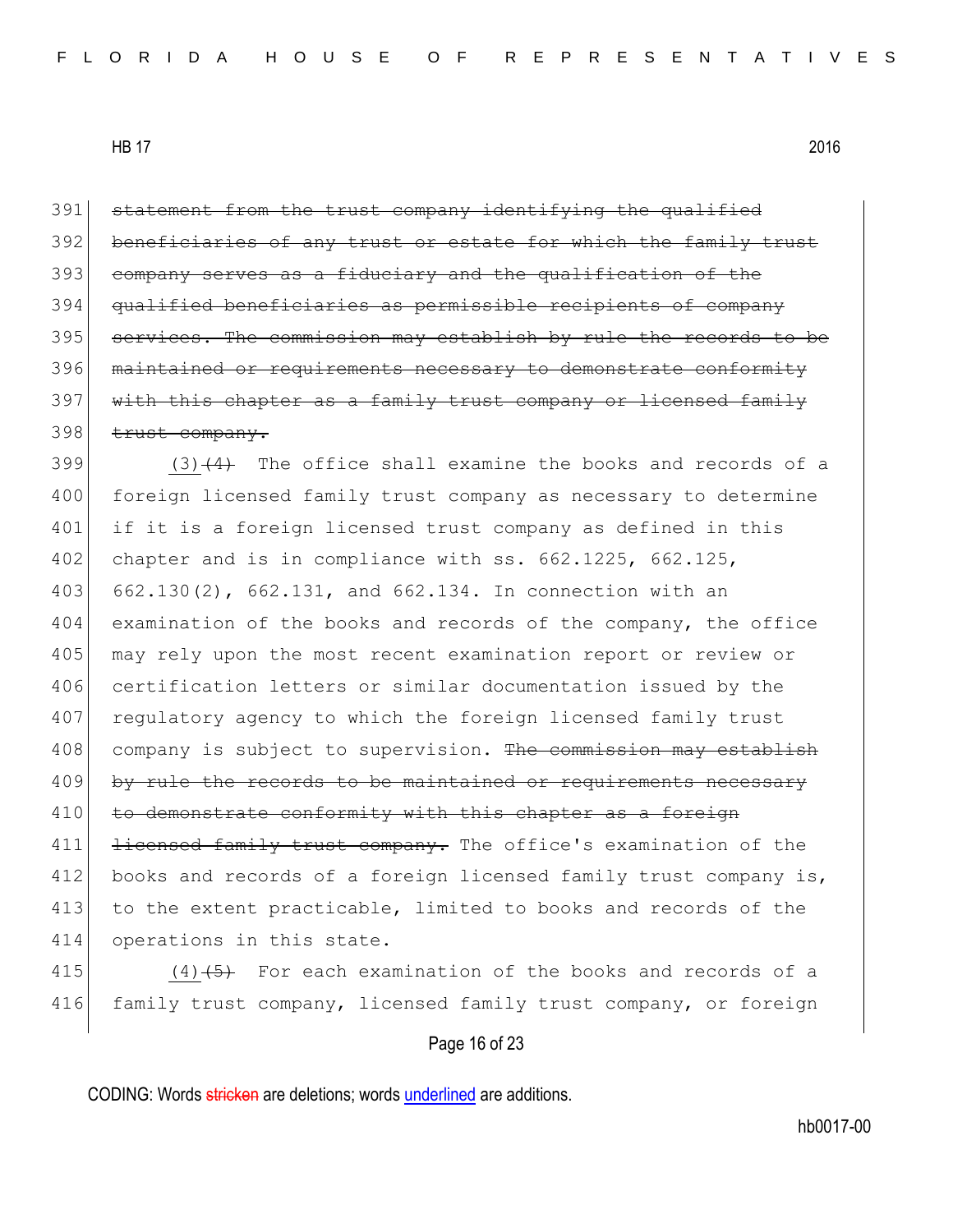417 licensed family trust company as authorized under this chapter, 418 the trust company shall pay a fee for the costs of the 419 examination by the office. As used in this section, the term 420 | "costs" means the salary and travel expenses of field staff 421 which are directly attributable to the examination of the trust 422 company and the travel expenses of any supervisory and  $\theta$ 423 support staff required as a result of examination findings. The 424 mailing of payment for costs incurred must be postmarked within  $425$  30 days after the receipt of a notice stating that the such 426 costs are due. The office may levy a late payment of up to \$100 427 per day or part thereof that a payment is overdue<sub> $\tau$ </sub> unless waived 428 for good cause. However, if the late payment of costs is 429 intentional, the office may levy an administrative fine of up to 430 | \$1,000 per day for each day the payment is overdue.

 $(5)$  (6) All fees collected under this section must be deposited into the Financial Institutions' Regulatory Trust Fund pursuant to s. 655.049 for the purpose of administering this 434 chapter.

435 (6) The commission may establish by rule the records to be 436 maintained or requirements necessary to demonstrate conformity 437 with this chapter as a family trust company, licensed family 438 trust company, or foreign licensed family trust company. 439 Section 12. Section 662.142, Florida Statutes, is amended

- 440 to read:
- 441 662.142 Revocation of license.
- 442 (1) Any of the following acts constitute or conduct

Page 17 of 23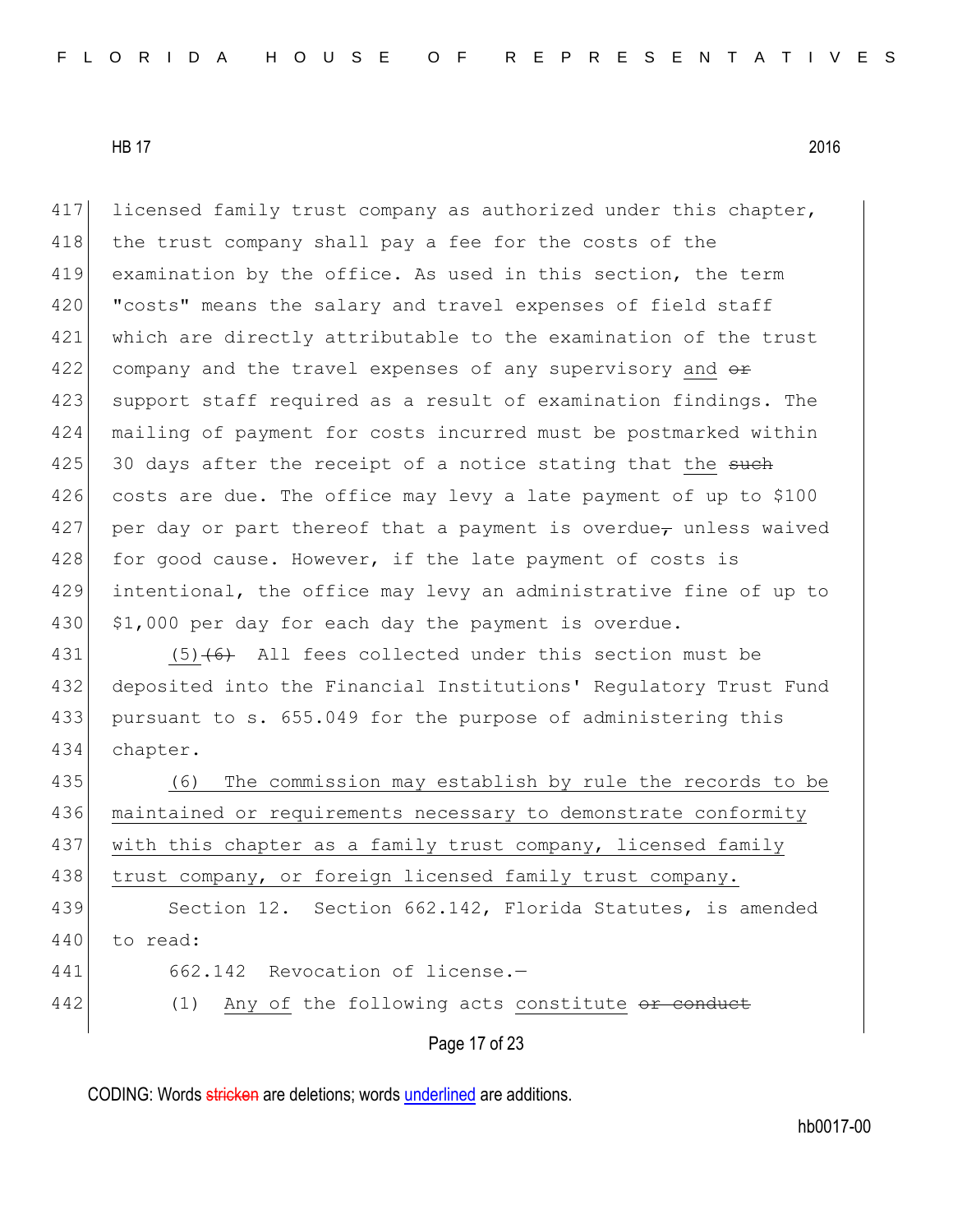Page 18 of 23 443 constitutes grounds for the revocation by the office of the 444 license of a licensed family trust company: 445 (a) The company is not a family trust company as defined 446 in this chapter. $\div$ 447 (b) A violation of s. 662.1225, s. 662.123(1)(a), s. 448 662.125(2), s. 662.126, s. 662.127, s. 662.128, s. 662.130, s. 449 662.131, s. 662.134, or s. 662.144. 450 (c) A violation of chapter 896, relating to financial 451 transactions offenses, or a any similar state or federal law or 452  $\overline{any}$  related rule or regulation. 453 (d) A violation of any rule of the commission. $\div$ 454 (e) A violation of any order of the office. $\div$ 455 (f) A breach of any written agreement with the office. $\div$ 456 (g) A prohibited act or practice under s.  $662.131.+$ 457 (h) A failure to provide information or documents to the 458 office upon written request.<sup>+</sup> or 459 (i) An act of commission or omission which that is 460 judicially determined by a court of competent jurisdiction to be 461 a breach of trust or  $\Theta$  fiduciary duty pursuant to a court of 462 competent jurisdiction. 463 (2) If the office finds Upon a finding that a licensed 464 family trust company has committed any of the acts specified set 465 forth in subsection (1) paragraphs  $(1)$   $(a)$   $(h)$ , the office may 466 enter an order suspending the company's license and provide 467 notice of its intention to revoke the license and of the 468 opportunity for a hearing pursuant to ss. 120.569 and 120.57.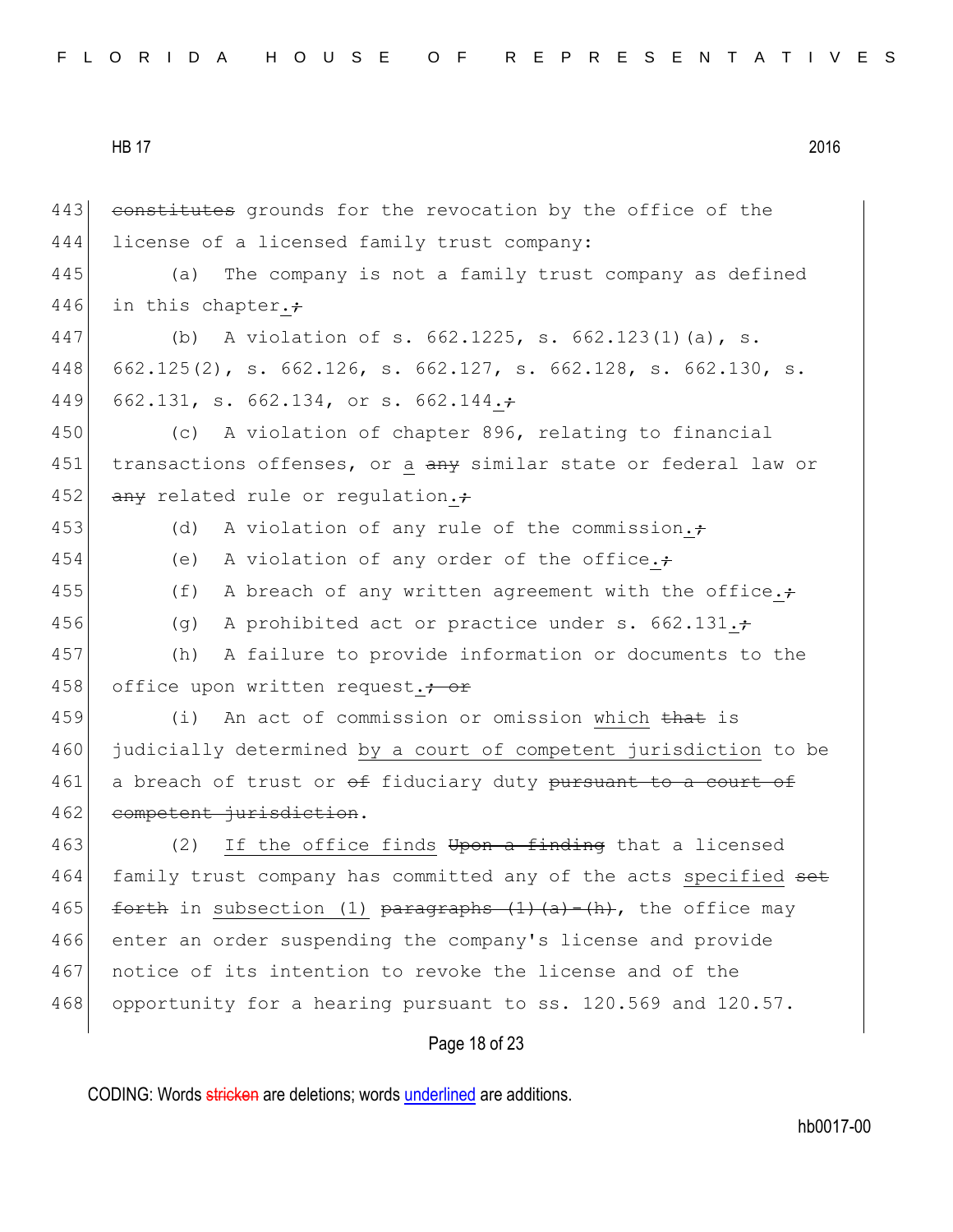Page 19 of 23 469 (3) If a hearing is not timely requested pursuant to ss.  $470$  120.569 and 120.57 or if a hearing is held and it has been 471 determined that the licensed family trust company has committed 472 any of the acts specified in subsection  $(1)$  there has been a 473 commission or omission under paragraph  $(1)$   $(i)$ , the office may 474  $\pm$  mmediately enter an order revoking the company's license. A The 475 licensed family trust company has shall have 90 days to wind up 476 its affairs after license revocation. If after 90 days the 477 company is still in operation, the office may seek an order from 478 the circuit court for the annulment or dissolution of the 479 company. 480 Section 13. Subsection (1) of section 662.143, Florida 481 Statutes, is amended to read: 482 662.143 Cease and desist authority.-483 (1) The office may issue and serve upon a family trust 484 company, licensed family trust company, or foreign licensed 485 family trust company, or upon a family trust company-affiliated 486 party<sub>r</sub> a complaint stating charges if the office has reason to 487 believe that such company, family trust company-affiliated 488 party, or individual named therein is engaging in or has engaged 489 in any of the following acts conduct that: 490 (a) <del>Indicates that</del> The company is not a family trust 491 company or foreign licensed family trust company as defined in 492 this chapter. $\div$ 493 (b)  $\pm$ s A violation of s. 662.1225, s. 662.123(1)(a), s. 494 662.125(2), s. 662.126, s. 662.127, s. 662.128, s. 662.130, or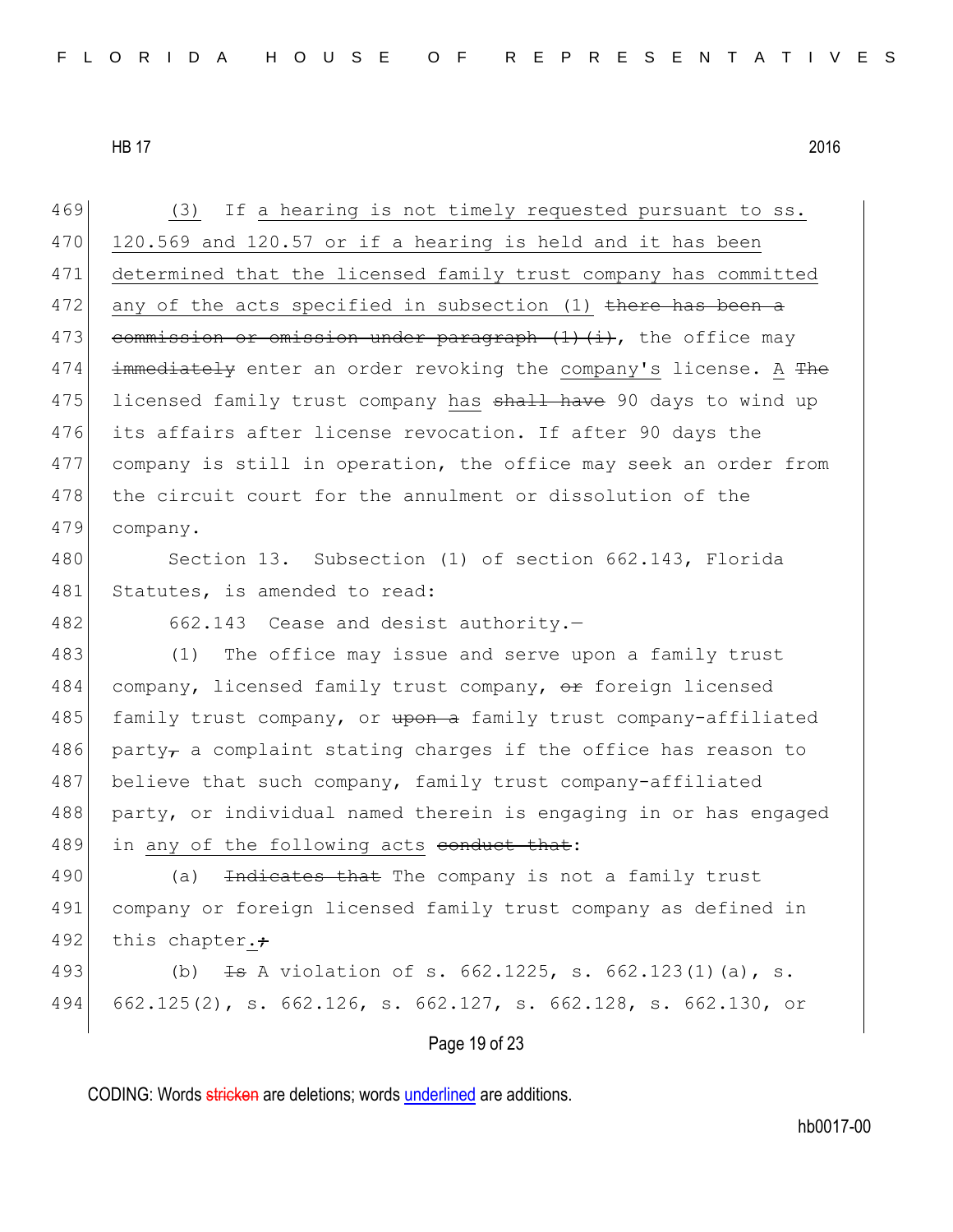495 s. 662.134. $\div$ 496 (c)  $\overline{13}$  A violation of any rule of the commission. $\div$ 497 (d)  $\overline{13}$  A violation of any order of the office. $\div$ 498 (e)  $\pm$ s A breach of any written agreement with the office. $\div$ 499  $(f)$   $\frac{1}{13}$  A prohibited act or practice pursuant to s. 500 662.131. $\div$ 501 (g) <del>Is</del> A willful failure to provide information or 502 documents to the office upon written request. $\div$ 503 (h) Is An act of commission or omission that is judicially 504 determined by  $e^{i\phi}$  a court of competent jurisdiction practice that 505 the office has reason to be believe is a breach of trust or  $\theta$ 506 fiduciary duty. $\div$  or 507 (i) <del>Is</del> A violation of chapter 896 or similar state or 508 federal law or any related rule or regulation. 509 Section 14. Section 662.144, Florida Statutes, is amended 510 to read: 511 662.144 Failure to submit required report; fines.—If a 512 family trust company, licensed family trust company, or foreign 513 licensed family trust company fails to submit within the 514 prescribed period its annual renewal or any other report 515 required by this chapter or any rule, the office may impose a 516 fine of up to \$100 for each day that the annual renewal or 517 report is overdue. Failure to provide the annual renewal within 518 60 days after the end of the calendar year shall automatically 519 result in termination of the registration of a family trust 520 company or foreign licensed family trust company or revocation

### Page 20 of 23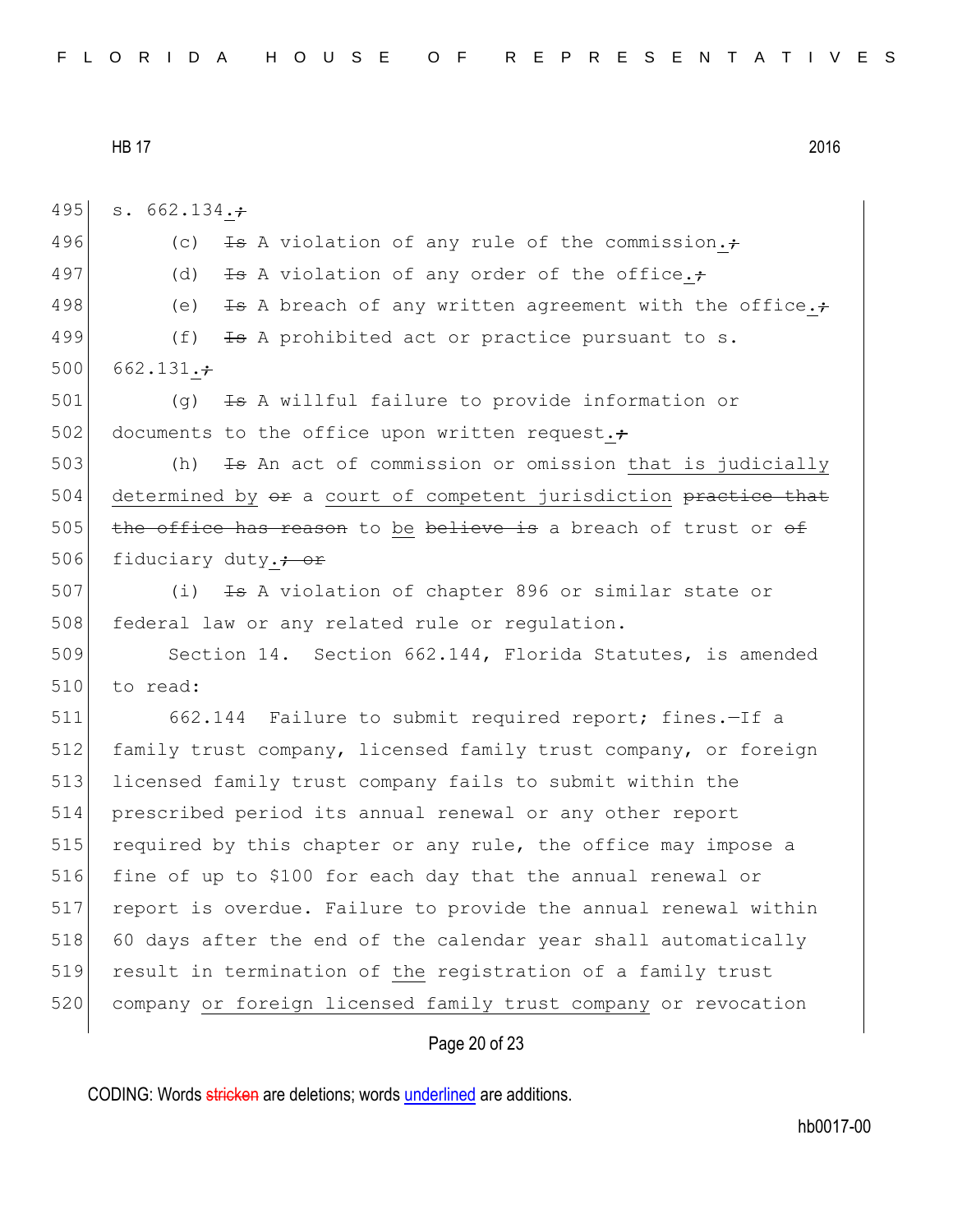521 of the license of a licensed family trust company. A family 522 trust company may have its registration or license automatically 523 reinstated by submitting to the office, on or before August 31 524 of the calendar year in which the renewal application is due, 525 the company's annual renewal application and fee required under 526 s. 662.128, a \$500 late fee, and the amount of any fine imposed 527 by the office under this section. A family  $The$  trust company 528 that fails to renew or reinstate its reqistration or license 529 must shall thereafter have 90 days to wind up its affairs on or 530 before November 30 of the calendar year in which such failure 531 occurs. Fees and fines collected under this section shall be 532 deposited into the Financial Institutions' Regulatory Trust Fund 533 pursuant to s. 655.049 for the purpose of administering this 534 chapter. 535 Section 15. Paragraph (a) of subsection (6) of section 536 662.145, Florida Statutes, is amended to read: 537 662.145 Grounds for removal.-538 (6) The chief executive officer, or the person holding the 539 equivalent office, of a family trust company or licensed family 540 trust company shall promptly notify the office if he or she has 541 actual knowledge that a family trust company-affiliated party is 542 charged with a felony in a state or federal court. 543 (a) If a family trust company-affiliated party is charged 544 with a felony in a state or federal court, or is charged with an 545 offense in a court the courts of a foreign country with which 546 the United States maintains diplomatic relations which involves

# Page 21 of 23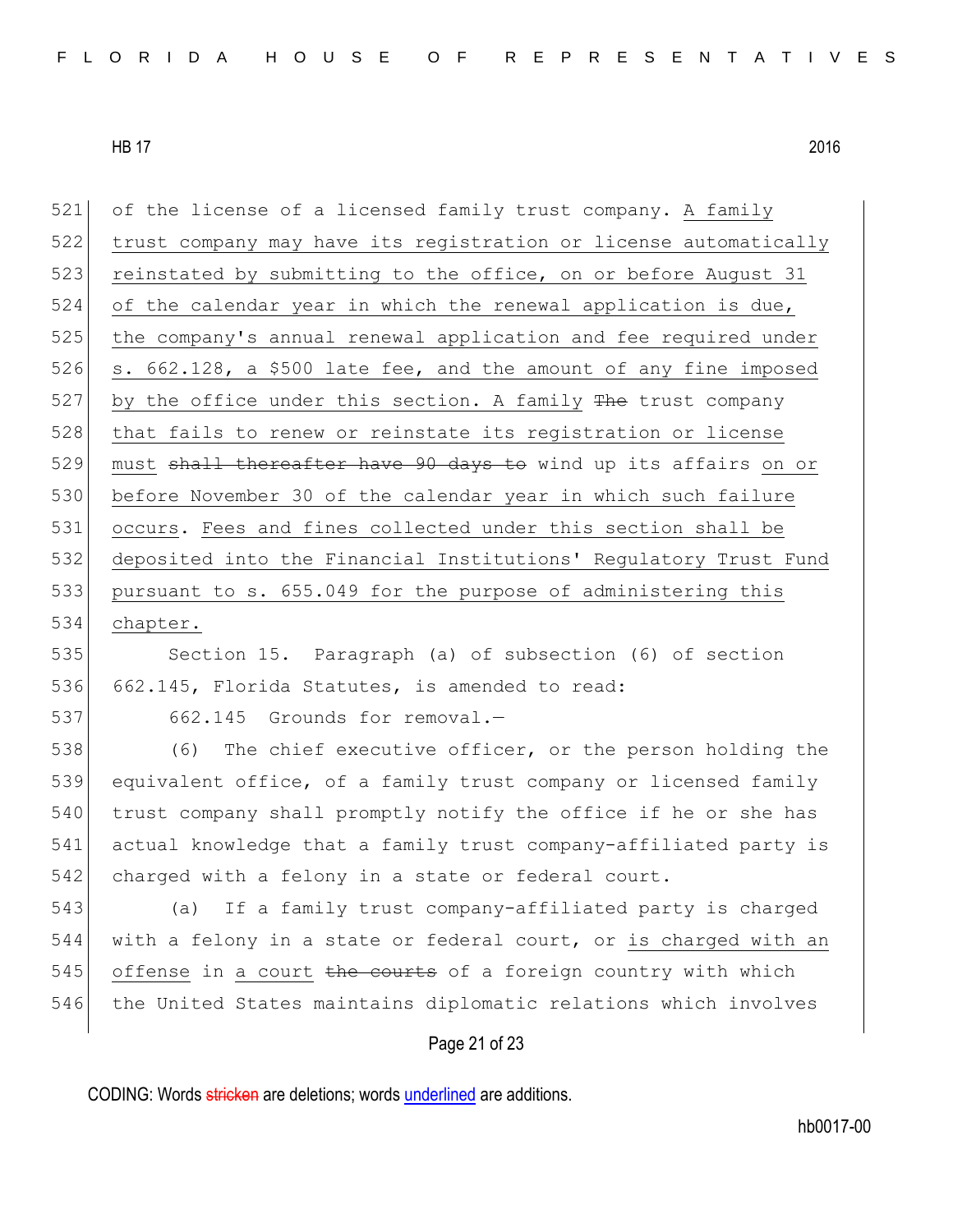547 a violation of law relating to fraud, currency transaction 548 reporting, money laundering, theft, or moral turpitude and the 549 charge is equivalent to a felony charge under state or federal 550 law, the office may enter an emergency order suspending the 551 family trust company-affiliated party or restricting or 552 prohibiting participation by such company-affiliated party in 553 the affairs of that particular family trust company or licensed 554 family trust company or any state financial institution, 555 subsidiary, or service corporation, upon service of the order 556 upon the company and the family trust company-affiliated party  $557$  so charged.

558 Section 16. Paragraph (b) of subsection (1) of section 559 662.150, Florida Statutes, is amended to read:

560 662.150 Domestication of a foreign family trust company.—

 (1) A foreign family trust company lawfully organized and currently in good standing with the state regulatory agency in the jurisdiction where it is organized may become domesticated in this state by:

565 (b) Filing an application for a license to begin 566 operations as a licensed family trust company in accordance with 567 s. 662.121, which must first be approved by the office, or by 568 filing the prescribed form with the office to register as a 569 family trust company to begin operations in accordance with s. 570 662.122.

571 Section 17. Subsection (3) of section 662.151, Florida 572 Statutes, is amended to read:

# Page 22 of 23